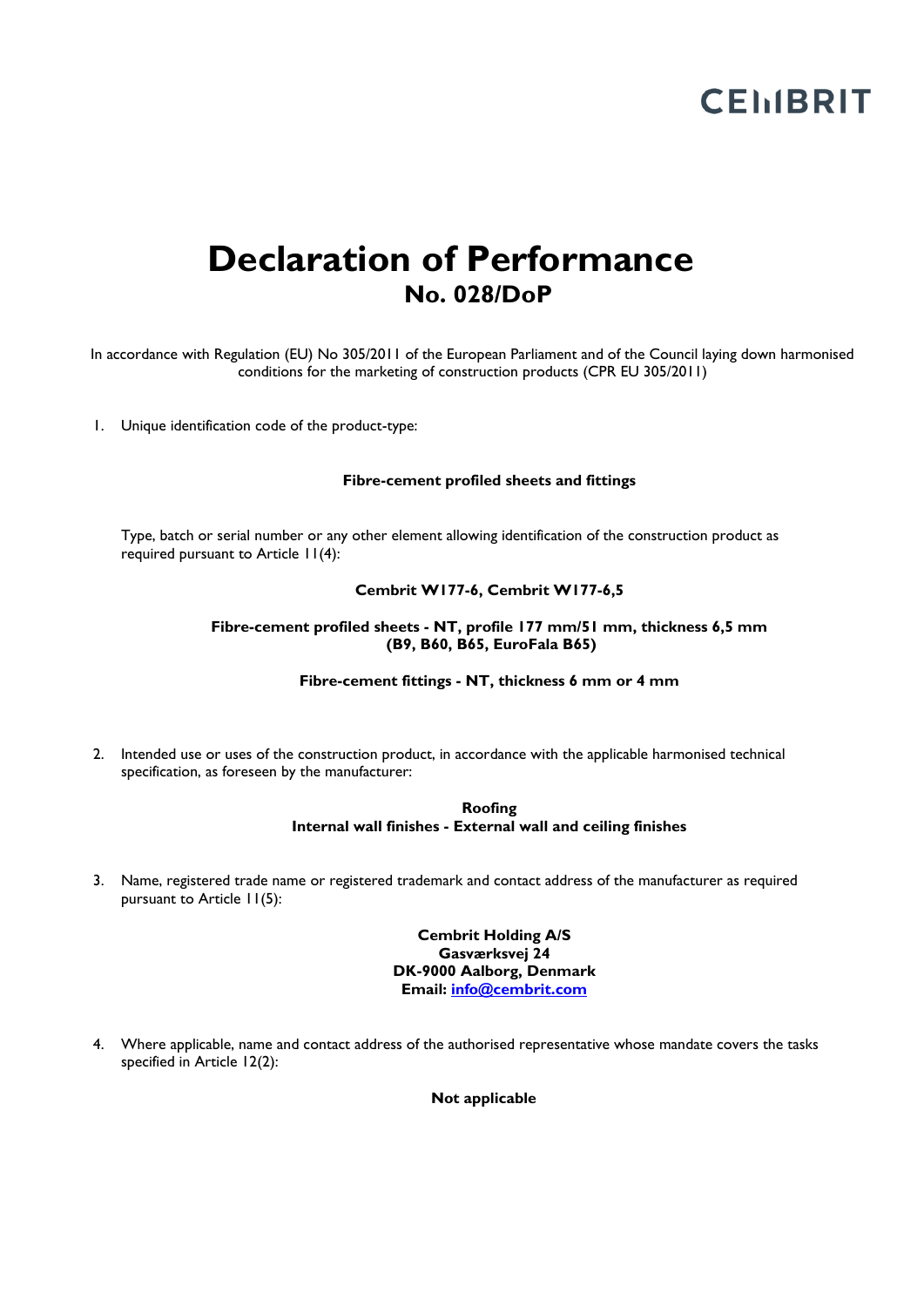# **CEMBRIT**

5. System or systems of assessment and verification of constancy of performance of the construction product as set out in Annex V:

# **System 3 / System 4**

6a. Name and identification number of the notified body (in case of the declaration of performance concerning a construction product covered by a harmonised standard):

### **FOR PRODUCTS MANUFACTURED ACCORDING TO SYSTEM 3**

#### **Centralny Ośrodek Badawczo-Rozwojowy Przemysłu Izolacji Budowlanej Korfantego 193, 40-157 Katowice, Poland Notyfikowana jednostka Nr. 1486**

Performed Initial Type Test under system 3, according to EN 494. Test reports No. 47/09/137/WC-1, 48/09/138/WC-1, 49/09/139/WC-1, 77/06/1/192/WC-2.

#### **Instytut Techniki Budowlanej – Zakład Badań Ogniowych Ksawerów 21, 02-656 Warszawa, Poland Notyfikowana jednostka Nr. 1488**

Performed reaction to fire testing and classification according EN 13501-1. Classification Report No. 0771.1-10- Z00NP (English version of Classification report No NP-3639.1/09/KP) for unpainted sheets (A1), Classification report No 2721.3/03/10/Z00NP/U (English version of Classification report. No 2721.1/03/10/Z00NP/U) for painted sheets (A2-s1, d0) and report No. 163/06.

# **FOR PRODUCTS MANUFACTURED ACCORDING TO SYSTEM 4**

# **Initial Type Test performed by manufacturer**

Performed the Initial Type Test under system 4 according to EN 494. Test reports: No. 24-11/ITT/20200915

#### **MPA Bau Hannover Notified body No. 0764 Nienburger Straße 3, D-30167 Hannover, Germany**

Performed reaction to fire testing and classification according EN 13501-1. Test report no. 211529, dated June 7<sup>th</sup>, 2021

6b. Name and identification number of the Technical Assessment Body (in case of the declaration of performance concerning a construction product for which a European Technical Assessment has been issued):

 **Not applicable**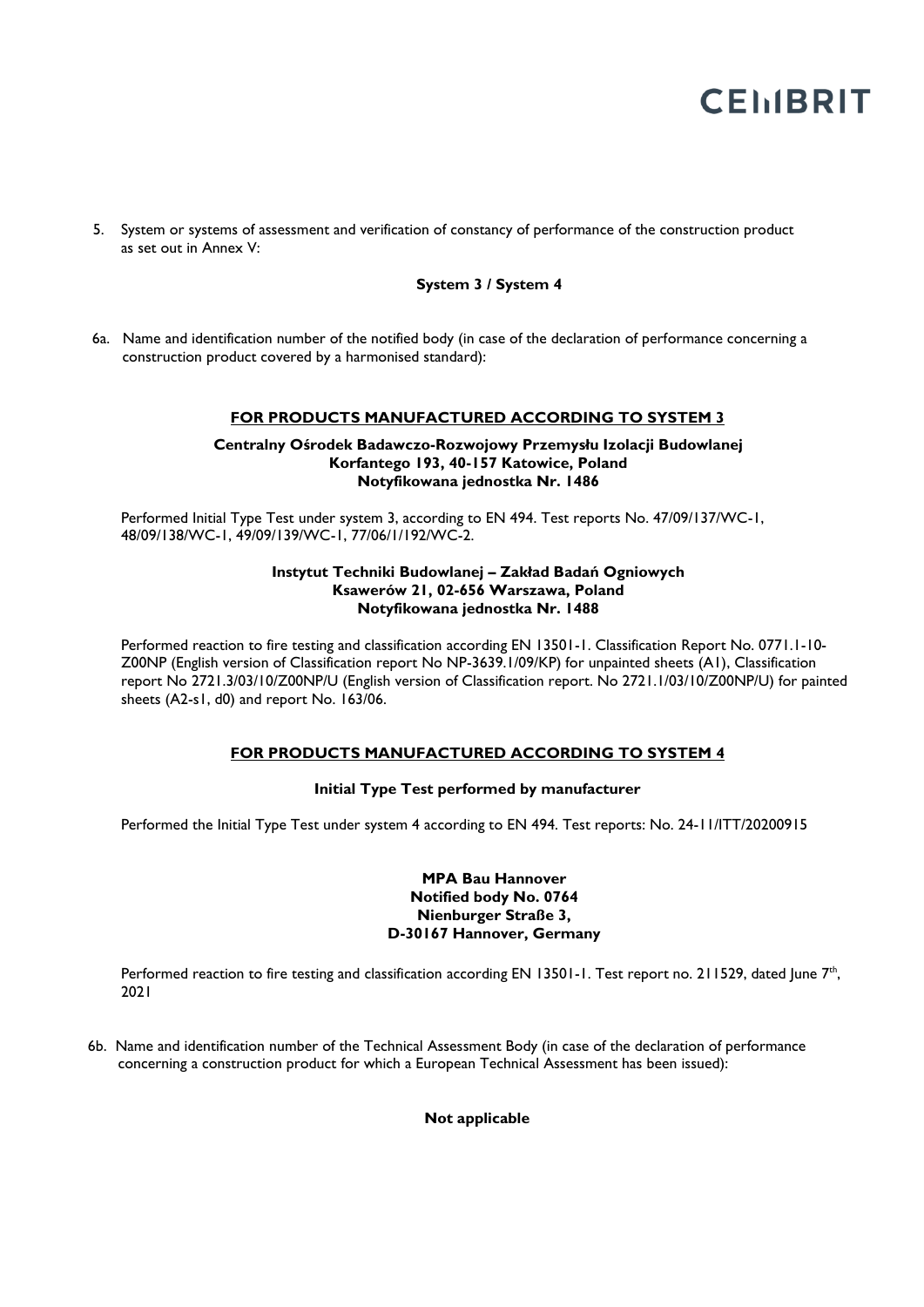# **CEMBRIT**

# 7. Declared performance:

| Fibre-cement fittings - NT, thickness 6 mm or 4 mm |                            |             |                                              |  |  |  |
|----------------------------------------------------|----------------------------|-------------|----------------------------------------------|--|--|--|
| <b>Essential characteristics</b>                   | <b>Performance</b>         |             | <b>Harmonised technical</b><br>specification |  |  |  |
| Type of fittings                                   | NT                         |             |                                              |  |  |  |
| Apparent density                                   | min. $1300 \text{ kg/m}^3$ |             |                                              |  |  |  |
| Reaction to fire                                   | unpainted fittings         | ΑI          |                                              |  |  |  |
|                                                    | painted fittings           | $A2-s1, d0$ | EN 494:2012+A1:2015                          |  |  |  |
| Dimensional variations                             | Pass                       |             | Fibre-cement profiled sheets                 |  |  |  |
| length                                             | $±10$ mm                   |             | and fittings - Product                       |  |  |  |
| width                                              | $±10$ mm                   |             | specification and test methods               |  |  |  |
| thickness                                          | $±1$ mm                    |             |                                              |  |  |  |
| Release of dangerous substance                     | No Performance Determined  |             |                                              |  |  |  |
| Durability against freeze - thaw                   | Pass                       |             |                                              |  |  |  |

| Cembrit NT - Profile 177 mm/51 mm, thickness 6,5 mm |                                       |               |                                                     |  |  |
|-----------------------------------------------------|---------------------------------------|---------------|-----------------------------------------------------|--|--|
| <b>Essential characteristics</b>                    | <b>Performance</b>                    |               | <b>Harmonised technical</b><br>specification        |  |  |
| Type of sheets                                      | <b>NT</b>                             |               |                                                     |  |  |
| Apparent density                                    | min. $1400 \text{ kg/m}^3$            |               |                                                     |  |  |
| Mechanical resistance                               | Short sheets:                         |               |                                                     |  |  |
|                                                     | Length $< 0.9$ m                      | C             |                                                     |  |  |
|                                                     | Bending moment                        | Min. 30 Nm/m  |                                                     |  |  |
|                                                     | Long sheets:                          |               |                                                     |  |  |
|                                                     | Length $> 0.9$ m                      | <b>CIX</b>    |                                                     |  |  |
|                                                     | <b>Breaking load</b>                  | min. 4250 N/m |                                                     |  |  |
|                                                     | Bending moment                        | min. 55 Nm/m  |                                                     |  |  |
| Impact resistance                                   | No Performance Determined             |               | EN 494:2012+A1:2015<br>Fibre-cement profiled sheets |  |  |
| External fire performance                           | B <sub>ROOF</sub> (deemed to satisfy) |               |                                                     |  |  |
| Reaction to fire                                    | unpainted sheets<br>ΑI                |               |                                                     |  |  |
|                                                     | painted sheets                        | $A2-s1, d0$   | and fittings - Product                              |  |  |
| Water permeability                                  | Pass                                  |               | specification and test<br>methods                   |  |  |
| Dimensional variations                              | Pass                                  |               |                                                     |  |  |
| length                                              | $±10$ mm                              |               |                                                     |  |  |
| width                                               | $+10$ mm $/ -5$ mm                    |               |                                                     |  |  |
| thickness                                           | 6,5 mm $\pm$ 0,6 mm                   |               |                                                     |  |  |
| height of corrugations                              | 51 mm $\pm$ 3 mm                      |               |                                                     |  |  |
| pitch                                               | $177$ mm $\pm$ 2 mm                   |               |                                                     |  |  |
| out of squareness                                   | $\leq 6$ mm                           |               |                                                     |  |  |
| Release of dangerous substance                      | No Performance Determined             |               |                                                     |  |  |
| Durability against warm water                       | Pass - $R_L \geq 0.7$                 |               |                                                     |  |  |
| Durability against soak - dry                       | Pass - $R_L \geq 0.7$                 |               |                                                     |  |  |
| Durability against freeze - thaw                    | Pass - $R_L \geq 0.7$                 |               |                                                     |  |  |
| Durability against heat - rain                      | Pass                                  |               |                                                     |  |  |